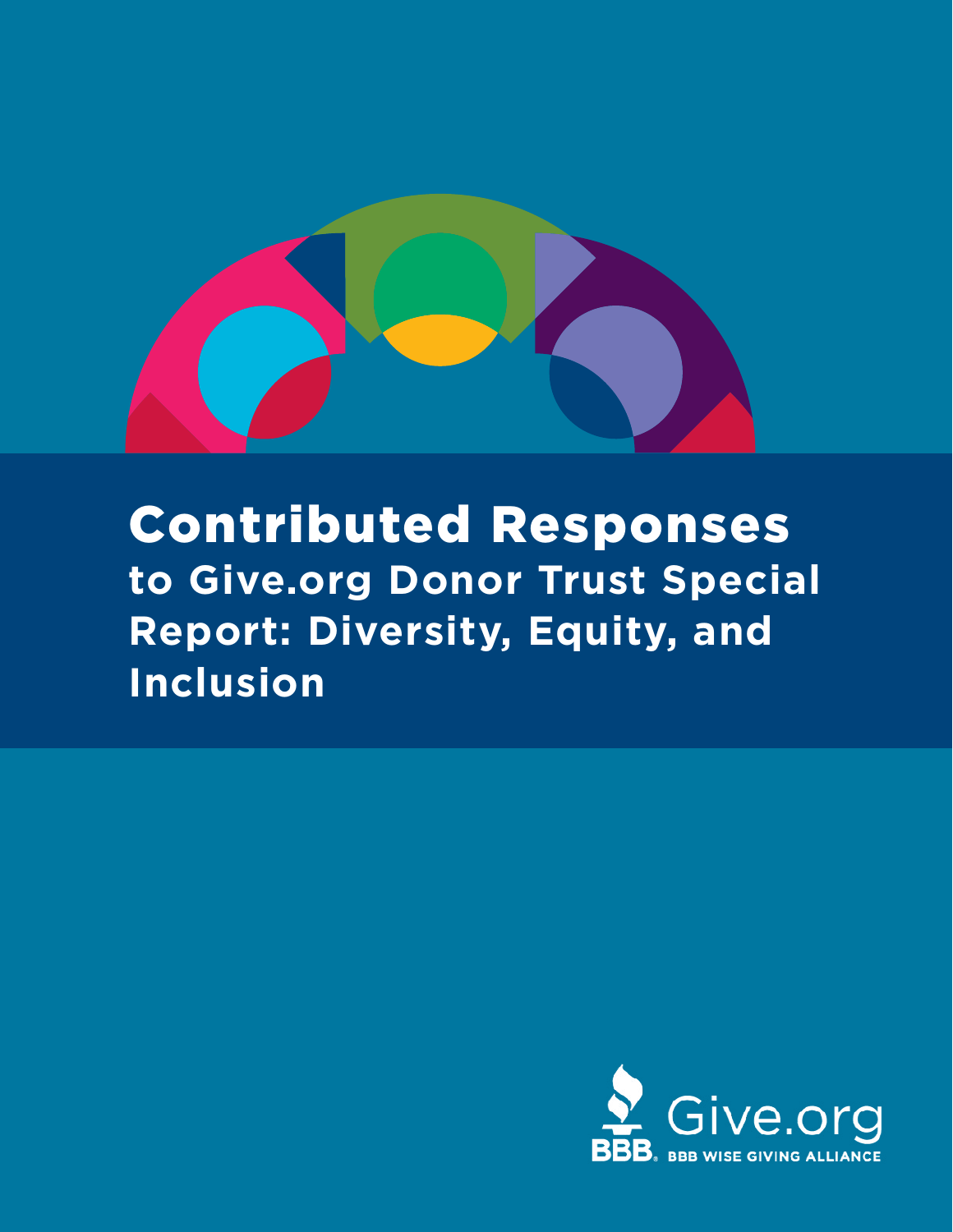Contributed Responses to Give.org Donor Trust Report 2022 | **Diversity, Equity, and Inclusion**

## Table of Contents

|                                                                  | $\overline{5}$ |
|------------------------------------------------------------------|----------------|
| Jon Bergdoll   Indiana University Lilly Family<br>$\overline{5}$ |                |
| Afshan Paarlberg, J.D.   Indiana University Lilly                |                |
| Michael Martin   Evangelical Council for Financial               |                |
| <b>Erwin de Leon, Ph.D.</b>   Columbia University (NY)           |                |

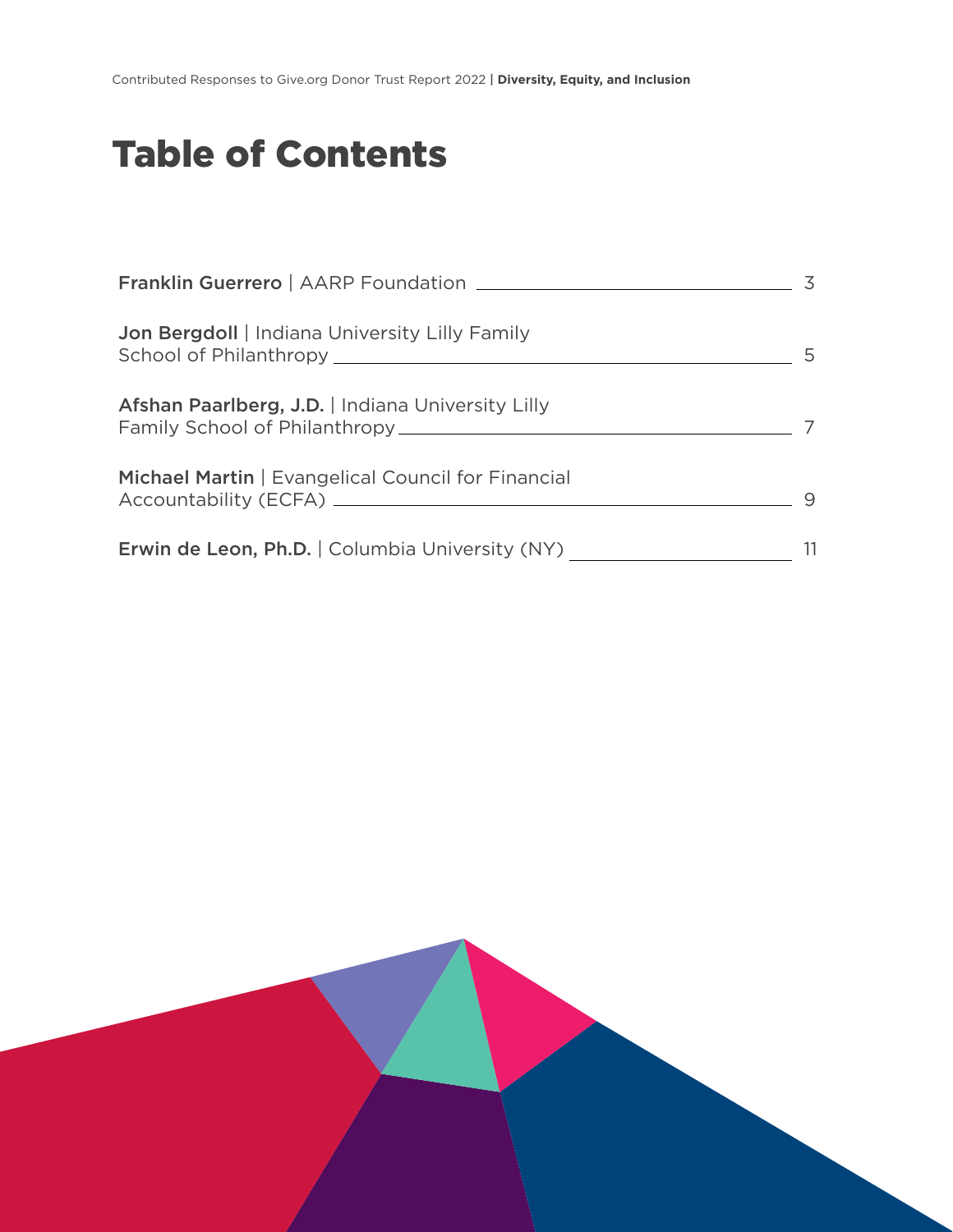#### **Franklin Guerrero**

Vice President of Philanthropy, Major Gifts and Gift Planning | AARP Foundation

*There is a true yearning to respond to The singing River and the wise Rock. So say the Asian, the Hispanic, the Jew The African, the Native American, the Sioux, The Catholic, the Muslim, the French, the Greek The Irish, the Rabbi, the Priest, the Sheik, The Gay, the Straight, the Preacher, The privileged, the homeless, the Teacher. They hear. They all hear The speaking of the Tree.*

#### **Maya Angelou "On The Pulse of Morning," 1993**

One could use the metaphor of travel to describe the human endeavor at the heart of seeking progress, realization, and love. Philanthropy is at the intersection of love for humanity, and its public manifestation among humans should be justice and equity.

The solution that programs focused on diversity, equity, and inclusion (DEI) bring to the perennial challenges of racial conflicts, white supremacy, misogyny, and all forms of exclusion and oppression should inscribe themselves in the registry of what love and justice truly mean. Philanthropy, by definition, should strive to be the foreword to policy and legislation. It should be that fiercely independent, innovative, and equalizing force that the government and private sector can forge in response to the constraints of democracy, taxation, or profits.

One could make the case that philanthropy has come late to the conversation. If so, the reason may lie in the many schools of thought in fundraising and wealth planning that center the

work around the individual philanthropist and not necessarily the communities that border or occupy the existential space within their mission statements. Therefore, this report on Donor Trust: Diversity, Equity, and Inclusion presents many critical implications for the charitable sector and the country. It is also, in that sense, timely and suitable for discussions about the present and future of giving in North America.

Can we engage donors and cultivate and solicit them to support causes beyond traditional benevolence and charitable need? Has our sector retained a level of moral imperative and prophetic wisdom to question (and have an impact on) how our societies advance to a more democratic system based on civil and human rights without always surrendering to the aspirations of competitiveness and profitability? I raise these questions because at the core of the report is the desire for a practice of giving and donor engagement that takes seriously who and what our country aspires to be, albeit with the current social and political polarization. Diversity, equity, and inclusion are not optional at the leadership and management levels, nor should they be at the level of employees, donors, and fundraising. Forward-oriented nonprofits must have outcomes-based strategies that incorporate and integrate workplace, workforce, and marketplace DEI principles as central to their mission, goals, and objectives.

The report explores the mindset of donors and searches for an understanding of what donors value in DEI policies in charities. It delves into donors' considerations in making gifts and how DEI plays a role. Another pertinent goal of the report is to understand how different demographic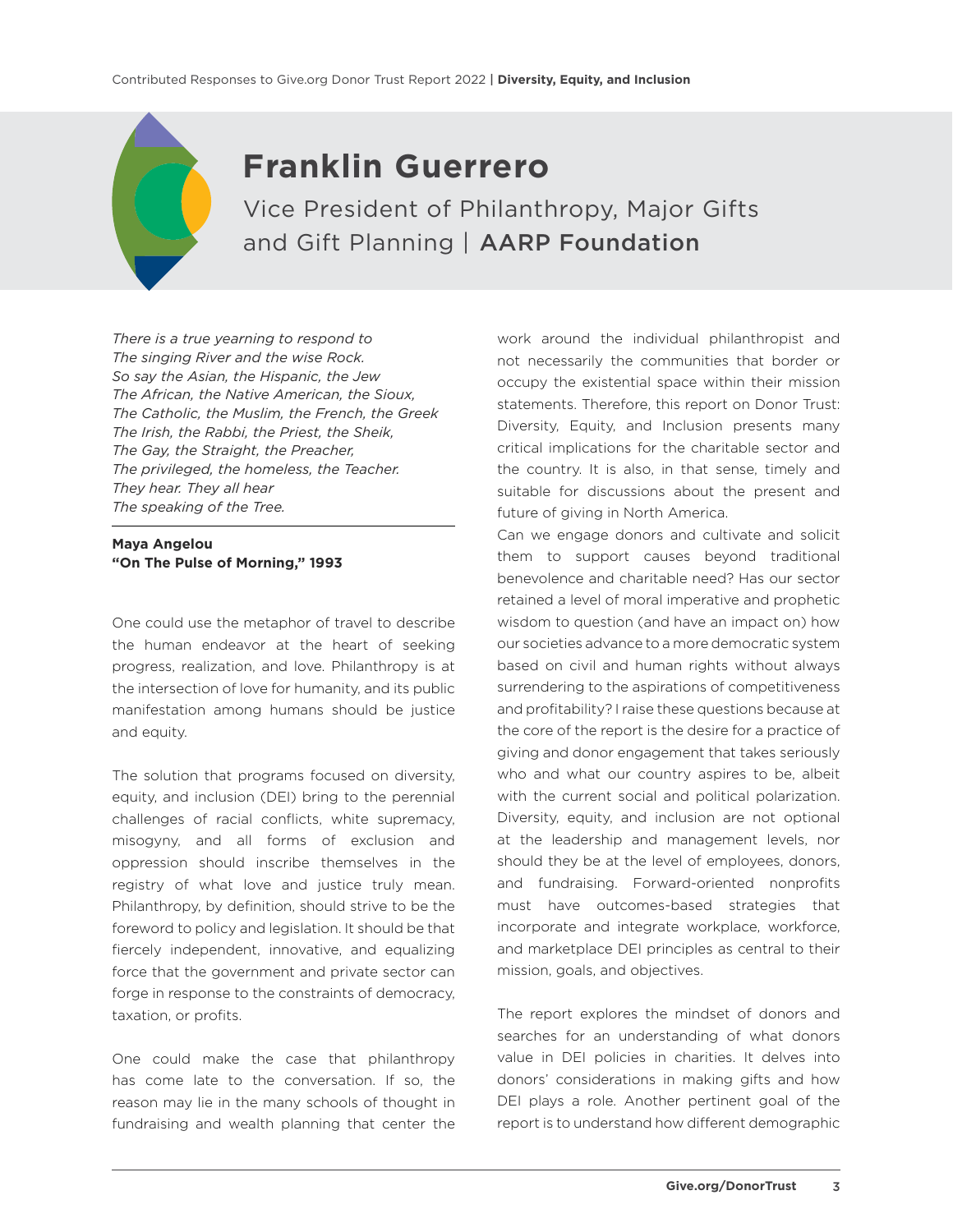groups position themselves in front of the issue. The critical discussion that such reports invite us to have should not occur at the expense of diverse communities (including age, race, sexual orientation, and religious identity); rather, it must take place with them, full stop. Communities of color and diverse communities, in general, have agency and a voice that needs to be affirmed with the varied assets that they bring to the table as co-hosts of the feast.

The report uses a survey to capture quantitative information and qualitative aspects of donor interest, beliefs, feelings, and behavioral trust. The report confirmed what I experienced in dealing at the face-to-face level with dozens or hundreds of donors every year. In general, donors that I work with show a flow of positions similar to the following assertions:

- Donors value and appreciate the idea of a diverse and inclusive board of directors and senior management in charities. The report validates that statement.
- The report also shows that a significant number (40 percent) supports the idea of not tolerating proven cases of racism, gender discrimination, and other forms of exclusion.
- However, when it came to affirming diversity in their communities, only 21 percent said they would not donate to charities that are not representative of their communities.
- A disappointing but not shocking data point is that one out of 10 donors did not include as an issue or concern the concept of representation and equity in their giving process.
- Younger, diverse communities of color and LGBTQ+ participants believe that diversity, equity, and inclusion are important yet are willing to support charities that have not demonstrated diversity and representation as part of the outcomes.

I agree that we need to have this dialogue on diversity, equity, inclusion, and philanthropy. We know that the country is changing; as my son says, the country has changed, even if some have not noticed it. The data on diversity, workforce resources, workplace composition, and marketplace dynamics call for an expansive plan to address, engage, and incorporate equity and communities of color into the leadership of organizations. The marketing and fundraising efforts should not consider these communities as beneficiaries of compassion but as resourceful donors—as people who fully belong in the conversation, not only on an aspirational basis but because of how generous these communities are. There is a great deal of data available demonstrating the generosity of African American and Latino communities.

The nonprofit sector is justifiably alarmed by recent results showing that fewer households donate to charity. Perhaps we can listen affirmatively and empathically to the rock, the river, and the tree. They remember and anticipate the diverse country that is to come in this pulsating America.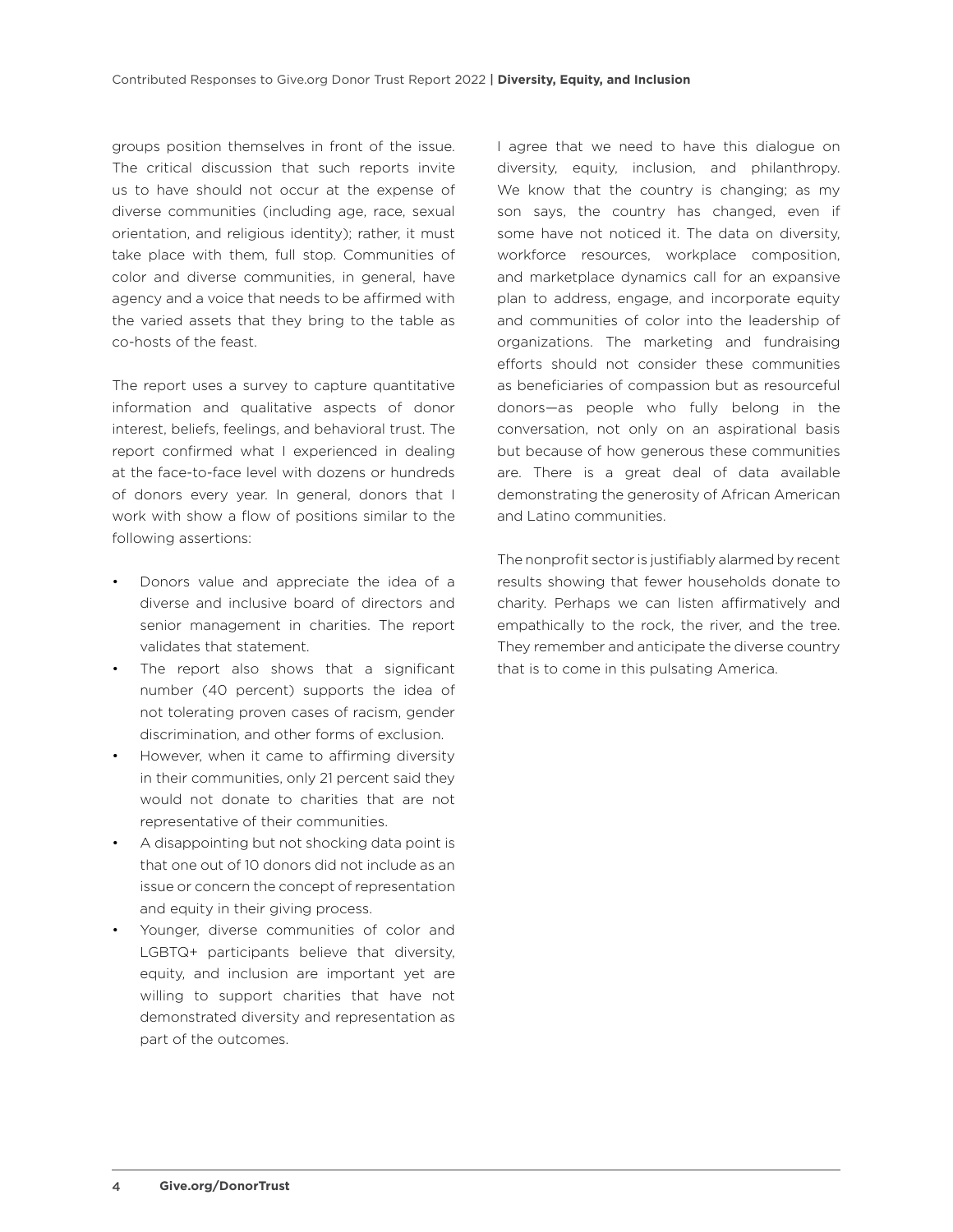### **Jon Bergdoll**

Associate Director of Data Partnerships, Statistician for Giving USA | Indiana University Lilly Family School of Philanthropy

BBB Wise Giving Alliance's special report on diversity, equity, and inclusion (DEI) is full of fascinating data points and observations. The report provides an overview of the perception of nonprofits with regard to DEI from various standpoints of both specific groups and different scenarios of inclusion or discrimination. Any of the report's findings provide ample food for thought and deeper analysis. The report contains a lot of information, and an easy approach would be to skim through it and come away with your assumptions about DEI in the nonprofit sector broadly confirmed: people care about diversity, but it may not be their top concern, and in general younger folks and people of color care more. And while this wouldn't be an *inaccurate* takeaway, it would miss some interesting details that make the picture a bit more nuanced.

In particular, I'd like to zoom in on a pair of questions that have an interesting relationship to each other. Respondents were asked if they had heard about a lack of DEI at a specific charity during 2021, and the results found that younger people, people of color (especially African American and Hispanic/ Latino respondents), and some religious groups (particularly Muslims) were more likely to report having heard about this.

Later in the survey, respondents were asked how their donations would change under the hypothetical scenario that "the charity's culture tolerates discrimination against people served…" Here the report finds that older folks, along with white and Asian respondents, were *more* likely to say that they would stop donating to this charity;

and among religious groups, Muslims stood out in terms of not saying they would stop donating. On its own, this discrepancy seems counterintuitive. Why would those who elsewhere in the report place high importance on diversity have a more muted reaction to prejudice? A possible answer is found by looking at how these are a near inversion of the answers from the first question on hearing about a lack of DEI.

In a report I worked on earlier this year,<sup>1</sup> we examined the intersection of racial justice and generosity. One key question we wanted to answer was how respondents defined a racial justice cause or organization. While more detail is in the report itself or available upon request, relevant here is that certain demographic characteristics were related to a broader, more inclusive definition of racial justice causes (i.e., choosing more options).<sup>2</sup> Some of those variables might seem familiar here: younger people and African Americans (along with single women) typically had more expansive definitions of racial justice causes.

With this in mind, let's look back at that question where respondents indicated whether they had heard about a lack of DEI at a specific charity. Some—or possibly all—of the demographicrelated differences surely boil down to the variety of respondents' lived experiences and sources of information about nonprofits. I'd suggest, though, that some part of this discrepancy is a result of a gap in how respondents define a lack of DEI. Older respondents potentially have a more limited definition of discrimination than do younger respondents; and respondents more likely to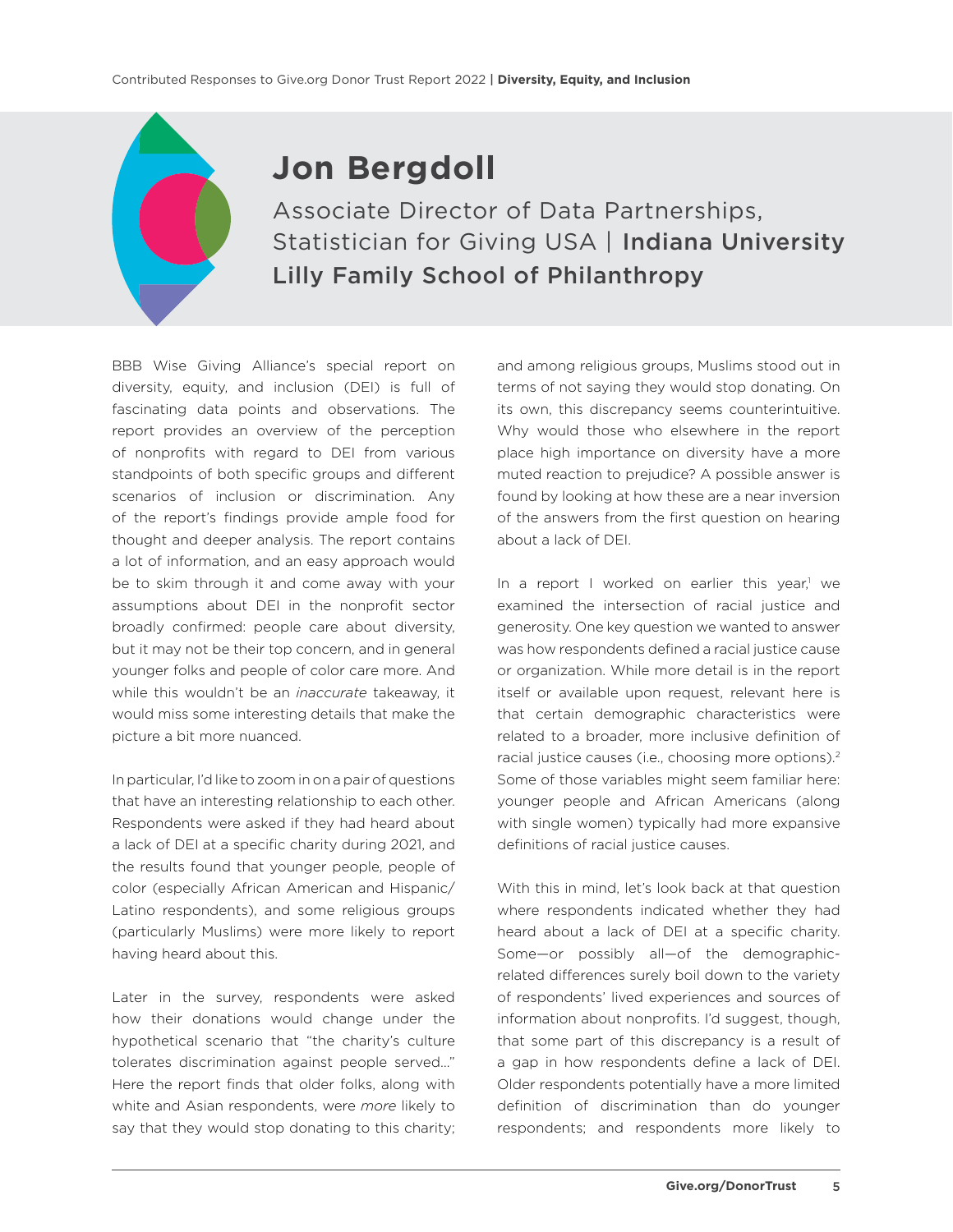be the target of intolerance may have a broader definition that includes more systemic issues. $3$ 

This theory, in turn, helps make sense of why younger, more diverse donors were less likely to say they would stop donating to a charity over discrimination. In this framework, when older people were asked about hypothetical discrimination, they may have imagined explicit, strong bigotry, which would merit a stronger response. Conversely, younger and more racially diverse people who were asked the same question could imagine a range of all-too-common occurrences, which resulted in relatively softer responses, even when accounting for the greater importance they put on DEI.

My purpose in this deep dive into two questions from this wide-ranging report is twofold. I wanted to show an example of the complexities that can be found through a closer reading of this report, while also illustrating what is hopefully an interesting and helpful point.

DEI issues are complex and talking about them will reveal that core concepts—like discrimination or social justice—do not have shared definitions across all groups. Even small, locally focused nonprofits tend to have a broad swath of demographics represented among their stakeholders. A conclusion that's too easy to draw is that some folks care about DEI issues and others simply do not. The truth seems to be more nuanced: yes, broadly speaking, older and nonmarginalized people are less likely

to prioritize DEI than younger or marginalized people, but some of this difference may come down to communication. Thinking through how to communicate to specific audiences the DEI efforts and issues of your organization is necessary—and is just one small point illustrated within the data of this report.

<sup>1</sup> Ackerman, J., Bergdoll, J., Osili, U., Skidmore, T., & Sager, J. (2022). *Women Give 2022: Racial Justice, Gender and Generosity.* Women's Philanthropy Institute, Indiana University Lilly Family School of Philanthropy. https://philanthropy.iupui.edu/institutes/womensphilanthropy-institute/research/Women-Give-2022-Report-final.pdf

<sup>&</sup>lt;sup>2</sup> For more detail about the definition of "racism" and its evolution over time, see: Sommers, S. R., & Norton, M. I. (2006). Lay theories about White racists: What constitutes racism (and what doesn't). *Group Processes & Intergroup Relations*, 9(1), 117–138. https://doi. org/10.1177%2F1368430206059881; and Zimmer, B. (2020, September). The evolution of *Racism*. The Atlantic. https://www.theatlantic. com/culture/archive/2020/09/how-racism-made-its-way-into-dictionary-merriam-webster/615334/

<sup>3</sup> See also: Johnson, J. D., Simmons, C., Trawalter, S., Ferguson, T., & Reed, W. (2003). Variation in black anti-white bias and target distancing cues: Factors that influence perceptions of "ambiguously racist" behavior. *Personality and Social Psychology Bulletin*, 29(5), 609–622. https://doi.org/10.1177%2F0146167203029005006; and Sommers & Norton, 2006.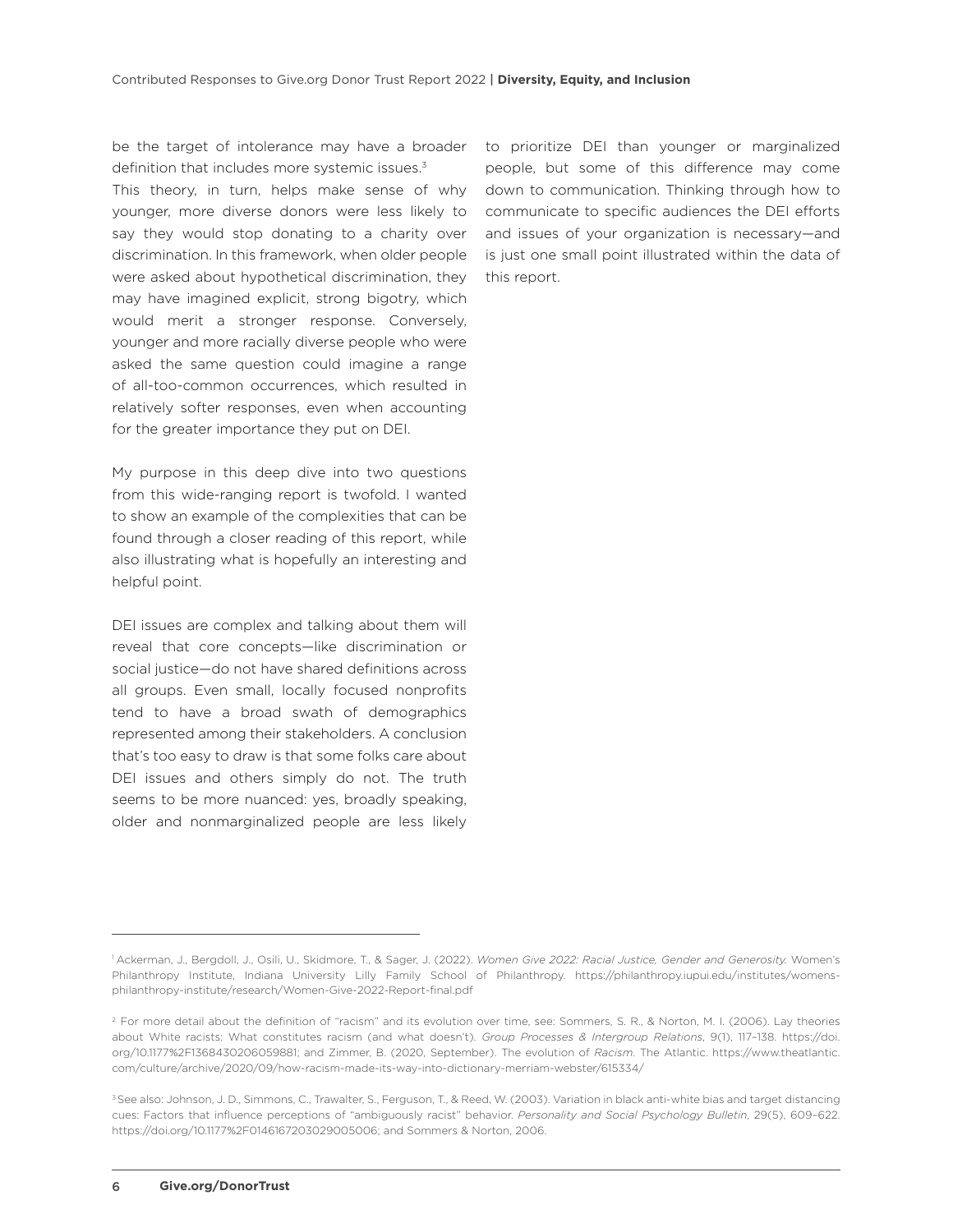

### **Afshan Paarlberg, J.D.**

Visiting Assistant Professor, Muslim Philanthropy Initiative | Indiana University Lilly Family School of Philanthropy

The U.S. population is becoming more ethnically and racially diverse. Alongside demographic changes, the COVID-19 pandemic and the murder of George Floyd have reignited discussions about racial justice and equity across many levels of society. Philanthropic and nonprofit research and practices are taking notice of these trends. This report adds an important new dimension to understanding how donors interpret and respond to the perceived presence or absence of institutional diversity, equity, and inclusion (DEI) practices.

My research and work<sup>4</sup> with Muslim American nonprofits drew my attention to the many significant findings on Muslim American donors, who are among the groups to express the highest degree of importance for institutional DEI. Muslims have been present in America since at least the 16th century, as documented in the accounts of enslaved Africans.<sup>5</sup> Although Muslim Americans constitute about 1.1 percent of the total U.S. population, they are projected to become the second-largest faith-based group by 2050.<sup>6</sup> Muslim Americans are racially, ethnically, and linguistically

diverse, with no one group constituting a majority.7 Despite their longstanding presence, Muslims in America are oft-marginalized based on race, religion, or national security scrutiny.

Nonetheless, Muslim Americans continue to give back in many ways. Muslims have a longstanding history of giving behaviors rooted in Islamic moral traditions, including *zakat*, *sadaqa*, and *waqf*. Zakat is an annual obligation to give 2.5 percent of one's wealth toward one of eight deserving categories. Sadaqa embraces additional forms of giving, including everyday actions such as smiling or abstaining from harmful actions. And the waqf is comparable to today's private foundation. It is based on an irrevocable gift that provides for a perpetual public good.

Zakat and sadaqa continue to motivate giving among Muslim Americans. According to survey research, Muslim Americans gave more generously than the average population in 2020 and gave an estimated 1.8 billion dollars in zakat in 2021.8 Muslim Americans also give through actions

<sup>4</sup> The Ihsan Standard is a Muslim Legal Fund of America-funded legal and research project with the Muslim Philanthropy Initiative at the Indiana University Lilly Family School of Philanthropy. This project engages with Muslim American nonprofits and leaders.

<sup>5</sup> Diouff, S. (1999). "Sadaqa" among African Muslims enslaved in the Americas. *Journal of Islamic Studies*, 10(1), 22–32; Kalin, A. (Director). (2006). *Prince Among Slaves* [Film]. Unity Productions Foundation.

<sup>6</sup> Mohamed, B. (2018, January 3). New estimates show U.S. Muslim population continues to grow. Retrieved October 19, 2021, from https:// www.pewresearch.org/fact-tank/2018/01/03/new-estimates-show-u-s-muslim-population-continues-to-grow/.

<sup>7</sup> *Id.*; Hill, M., Kowalski, D., Kocak, M., Muhammad, H., Ahmed, S., & Islam, N. (2015). *Study of intra-Muslim Ethnic Relations*. Muslim Anti-Racism Collaborative.

<sup>8</sup> Siddiqui, S. & Wasif, R. (2021). *Muslim American Giving 2021*. https://scholarworks.iupui.edu/bitstream/handle/1805/26703/Muslim-American-Giving-2021\_Final.pdf; Siddiqui, S., Wasif, R., Hughes, M., Paarlberg, A., & Noor, Z. (2022). *Muslim American Zakat Report 2022*. Muslim Philanthropy Initiative at Indiana University Lilly Family School of Philanthropy. https://scholarworks.iupui.edu/bitstream/ handle/1805/28468/Muslim-American-Zakat-Report20220412.pdf?sequence=7&isAllowed=y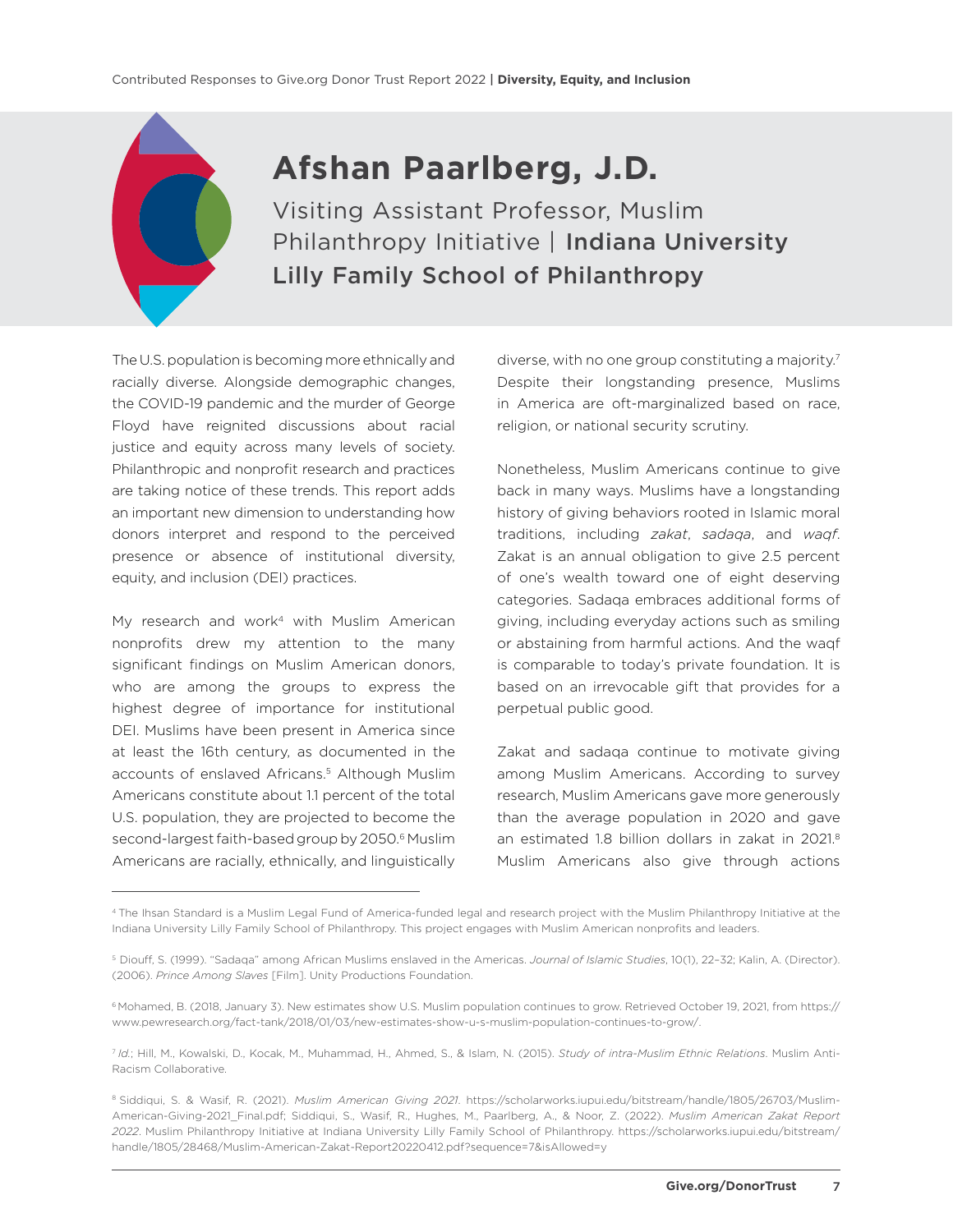such as smiling and advocacy.<sup>9</sup> And during the COVID-19 pandemic, Muslim Americans engaged in formal and informal acts of philanthropy, including donations of PPE supplies.10

Muslims also draw from religious inspiration in support of racial justice. In the oft-quoted last sermon of Prophet Muhammad, the message of anti-racism was delivered: "There is no superiority of an Arab over a non-Arab, or of a non-Arab over an Arab, and no superiority of a white person over a black person or of a black person over a white person, except on the basis of personal piety and righteousness." Organizations like the Muslim Anti-Racism Collaborative have embraced this faith-inspired mission and have created spaces and resources for advancing racial justice. They also support a deeper appreciation of diversity, dialogue, and self-reflection within Muslim American organizations, a community working toward anti-racism ideals.

This report finds deeper meaning when read alongside these histories, traditions, and practices. For example, one finding suggests that Muslim Americans express a strong belief that DEI board and staff positively affect an organization. Muslim Americans also place high importance on representation among the board and staff. These perceptions may be influenced by lived experiences in which Muslim Americans are a minority and lack representation in organizations. It might also stem from Islamic moral traditions and values, which emphasize unity in diversity. Muslim Americans are also the most likely religious group to find reporting about board demographics as a helpful tool in giving. The expressed desire for transparency might be further explored with marginalization and the impact of governmental charity raids on Muslim American nonprofits following 9/11.

Ultimately, this report provides key insights about the benefits of institutional DEI in relation to donor engagement and trust. As U.S. demographics continue to change and DEI continues to become a tool for racial justice, nonprofit organizations can benefit from understanding the ways in which giving among diverse donors is impacted by DEI within charities. Emerging philanthropic research highlights the richness of philanthropic traditions, preferences, and behaviors across diverse communities. Thus, alongside understanding donor perspectives of DEI, philanthropic research can provide fuller context and meaning about giving traditions across diverse communities.

<sup>9</sup> Siddiqui, S., Wasif, R., Hughes, M., Paarlberg, A., & Noor, Z. (2022). *Muslim American Zakat Report 2022*. Muslim Philanthropy Initiative at Indiana University Lilly Family School of Philanthropy. https://scholarworks.iupui.edu/bitstream/handle/1805/28468/Muslim-American-Zakat-Report20220412.pdf?sequence=7&isAllowed=y

<sup>10</sup> Ikramullah, E. (2021). *Facing COVID-19 Through Service and Contribution*. Institute for Social Policy and Understanding. https://www.ispu. org/contributions-during-covid/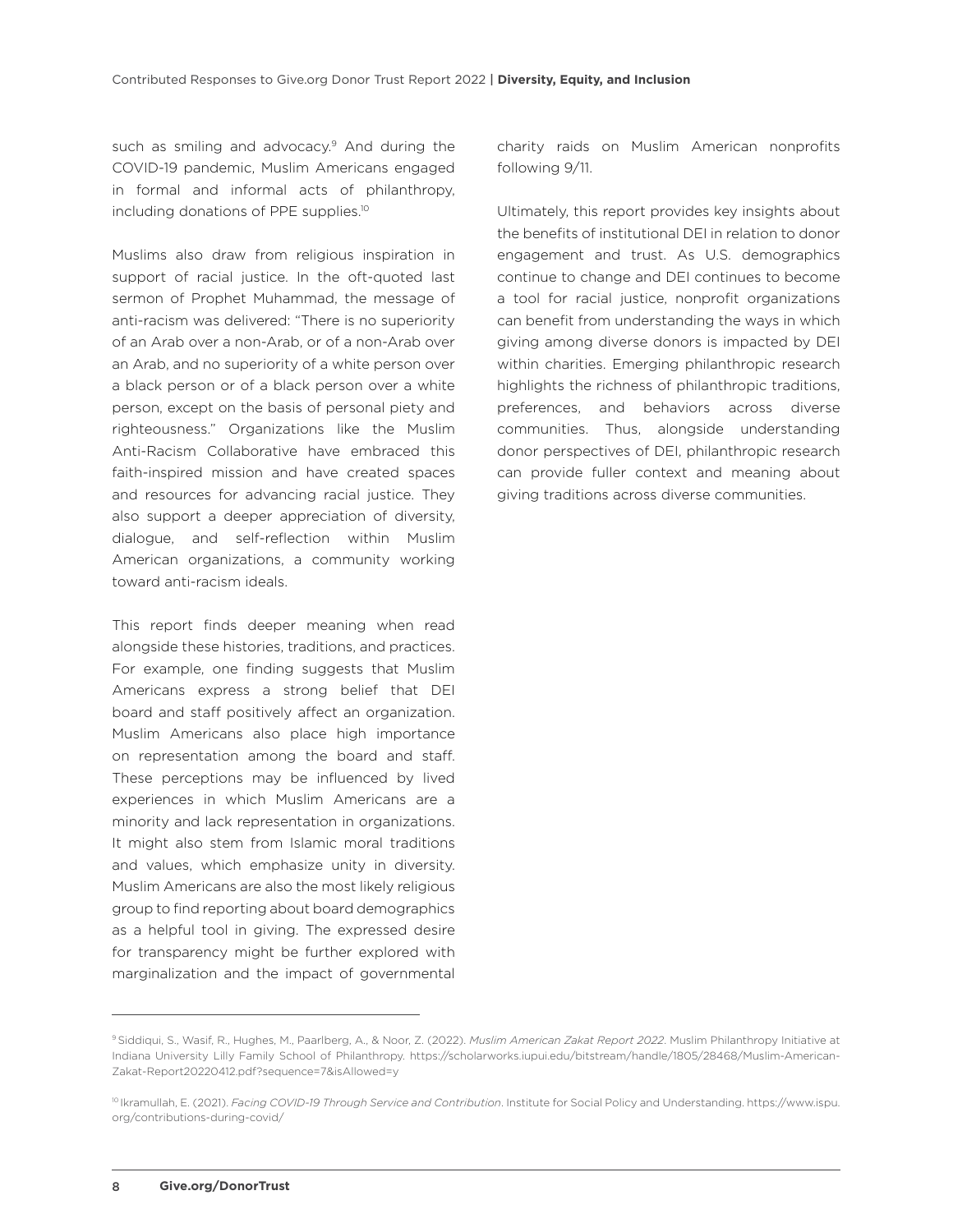### **Michael Martin**

President and CEO | Evangelical Council for Financial Accountability (ECFA)

#### The Faith Foundations of Diversity and Its Critical Role in Enhancing Trust

Diversity is an expanding priority among the 14.6 million donors and \$30 billion in total annual revenue represented by the accredited members of ECFA (Evangelical Council for Financial Accountability). We're seeing Christ-centered churches and nonprofits increasingly voice theological foundations for diversity as well as linking it to their specific faith-based mission.

A case in point is Edgar Sandoval Sr., who grew up in Central and South America and is currently President and CEO of World Vision U.S. This Seattle-based ministry, both a founding and ongoing member of ECFA since 1979, annually raises more than \$1 billion for their mission "to follow our Lord and Savior Jesus Christ in working with the poor and oppressed to promote human transformation, seek justice, and bear witness to the good news of the Kingdom of God."

"One of my presidential imperatives is to build a more diverse employee and donor base," he explained as I interviewed him on a recent ECFA podcast. "Diversity is in our DNA as Christians."

I asked him why. "The Word of God says [in Genesis 1:26-27] that every human being is created in the image of God," he explained. "That means every human being that we come in contact with is God's image bearer."

"We also believe that Christians are God's instruments for what Jesus taught us to pray that 'thy will be done on earth as it is in heaven' [Matthew 6:10]," Sandoval continued. "Scripture's

glimpse of heaven in Revelation 7:9 says that those praising God will be from every nation, tribe, people, and language. So if diversity is in our heavenly destiny, why wait?"

World Vision's value of championing "kingdom diversity" here on earth has translated across their organization. This same posture and practice can be found across many of ECFA's more than 2,600 members. It starts with a church or nonprofit's mission and values, which then influences their board who give oversight to the mission, their staff who execute it, the people they serve, and the donors who financially underwrite and pray for their work.

Another aspect of this ripple effect involves staff culture where diversity is becoming increasingly important for workers who are looking to serve and invest their time and skills in an organization that embraces their values. During recent years when the Great Resignation and Great Reset have chronicled an unusually high turnover of staff—the world of charities being no exception—a large number of ECFA members are asking themselves if they are representative enough of today's increasingly diverse world. For those who answer "no," whether for the board or staff team, they respond by showing a greater intentionality to become more diverse as they recruit and retain workers who represent and carry out the organization's mission.

Looking at ECFA's membership, then, I suspect that a commitment to diversity with its foundations rooted in scriptural truth starts on the inside, at the core of what they believe and do and the kind of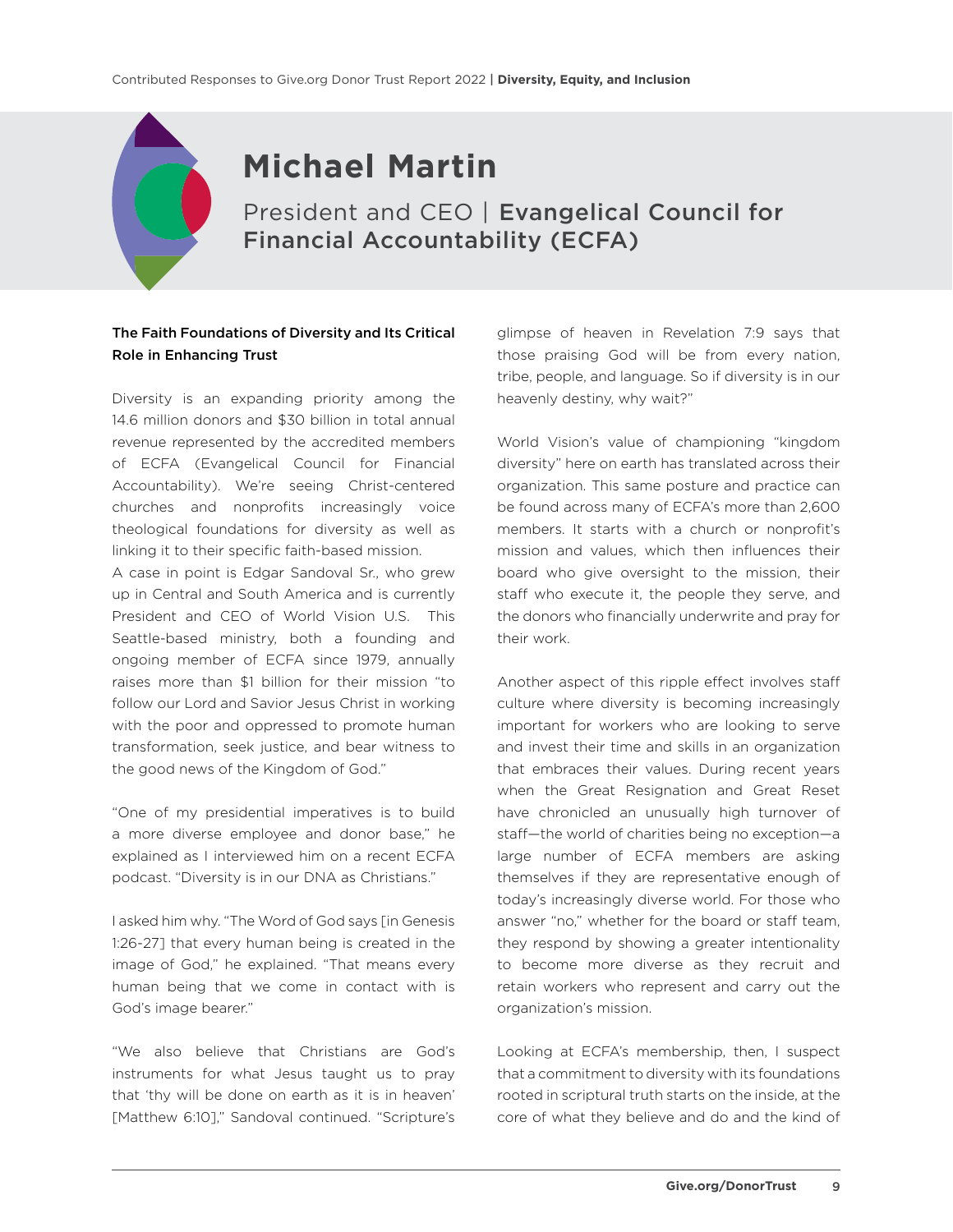staff team and culture they encourage. From there it works its way out in expressions that donors find to be authentic and credible, translating into heightened donor trust.

As my friend Dr. Walter Kim, president of National Association of Evangelicals, explained so well on another recent ECFA podcast, "Trust is absolutely essential because what other currency do we have?"

**ECFA's podcast is titled "Behind the Seal." It is available at ECFA.org/podcast. ECFA (Evangelical Council for Financial Accountability) is one of the nation's oldest and largest accreditors of nonprofits. Its mission is enhancing trust in Christ-centered churches and ministries. Michael Martin is ECFA's President and CEO. He is both an attorney and a CPA, and has written on both scholarly and popular levels. His authorship is probably best known from his contributions to ECFA's annual Minister's Tax & Financial Guide and the Church and Nonprofit Tax & Financial Guide.**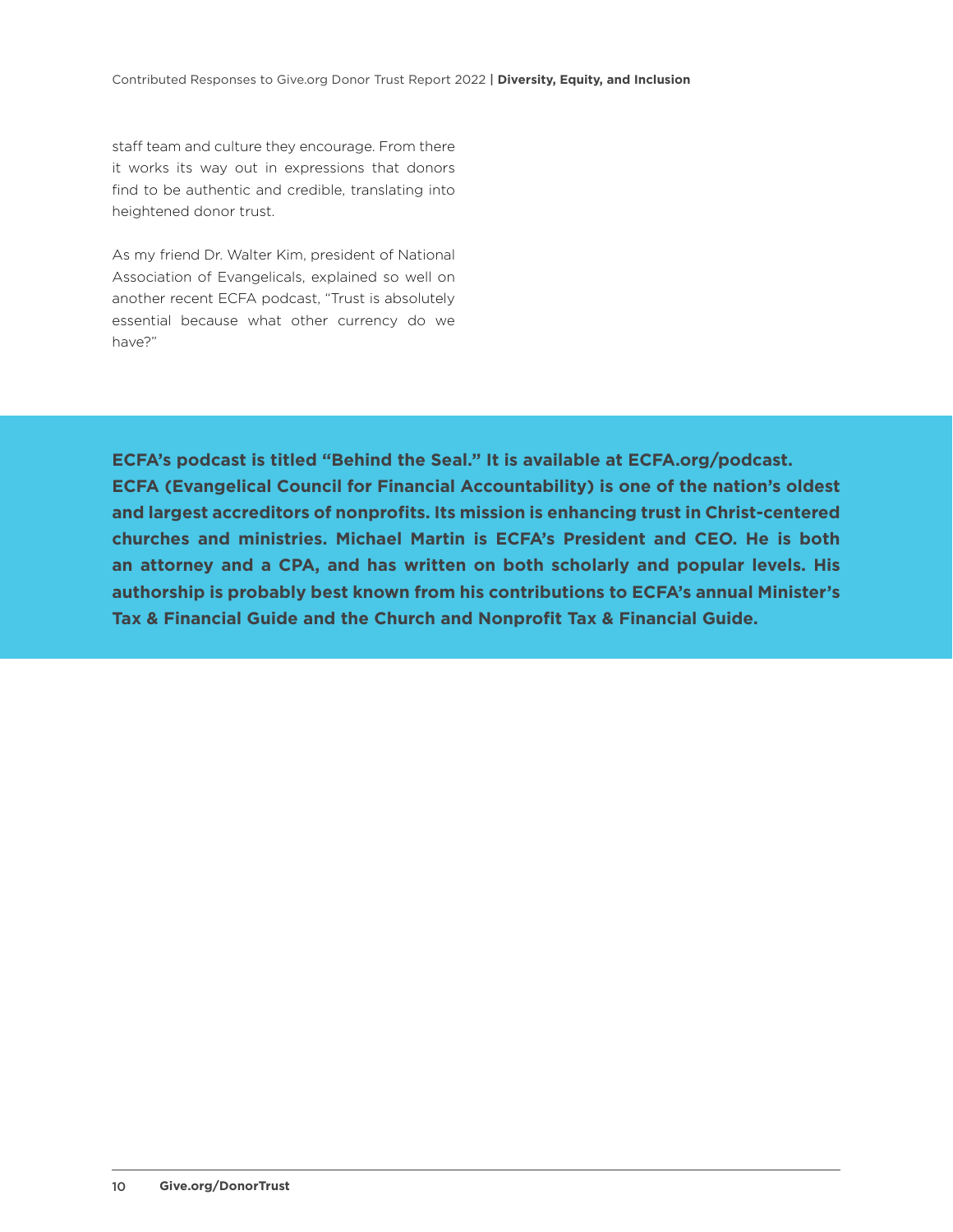

#### **Erwin de Leon, Ph.D.**

Chief Diversity Officer, School of Professional Studies, Lecturer in Discipline, Nonprofit Management Program | Columbia University, New York

Charitable organizations exist to serve our communities and are expected to contribute to the betterment of society. A better society, in my opinion, is one where every individual and their respective communities feel and believe that they belong. We can aspire and work toward this ideal by practicing diversity, equity, and inclusion (DEI) in our organizations.

Although the call for equity, justice, and inclusion has gotten louder of late, the importance and impact of DEI has been known for some time now. DEI in any setting is good. Its practice has been proven to be, well, good for business. Minority employees feel heard and seen, while the majority find meaning and feel pride in their work. Clients and other constituents are better served by individuals who share their identities and lead organizations.

DEI is especially salient to nonprofits as they rely on the support and goodwill of donors who give based on their perception of and affinity to a charity. The authors of the *Give.org Donor Trust Special Report on Diversity, Equity, and Inclusion* posit as much and their findings show that donors indeed value the practice of DEI in organizations. Nonetheless, a few stats are worth noting.

First, a set of findings reflects an understanding among donors about how the practice of DEI can have a significant impact on a charity and, ultimately, the people and communities they serve. Specifically, over half of respondents assume that

DEI has a positive effect on how trustworthy a charity is and its overall accomplishments, as well as think that DEI has a positive effect on how well the charity serves its constituents and is able to focus on its core mission. Half of respondents say DEI has a positive effect on how well a nonprofit incorporates broader perspectives and experiences. That said, close to a third of donors indicate that they think DEI has no effect whatsoever.

Another series of findings can give one further pause. Only one in five respondents deem diversity—as measured by race and ethnicity, disability status, gender, sexual orientation, and religious identity—in a charity's board and staff as highly important in their decision to give. In contrast, a higher proportion of respondents gives low importance to diverse board and staff representation.

What I find most stunning is that only 13 percent of donors say that a lack of DEI is a common problem for charities! Moreover, 26 percent think that it is sometimes a problem. These numbers belie the fact that the lack of DEI, particularly in leadership roles, is a serious problem faced by most organizations.

This points to the need for our sector to educate donors and the general public about why the practice of DEI is vital for charities to better serve our communities and improve our society. The responsibility to amplify the practice of DEI rests on all of us.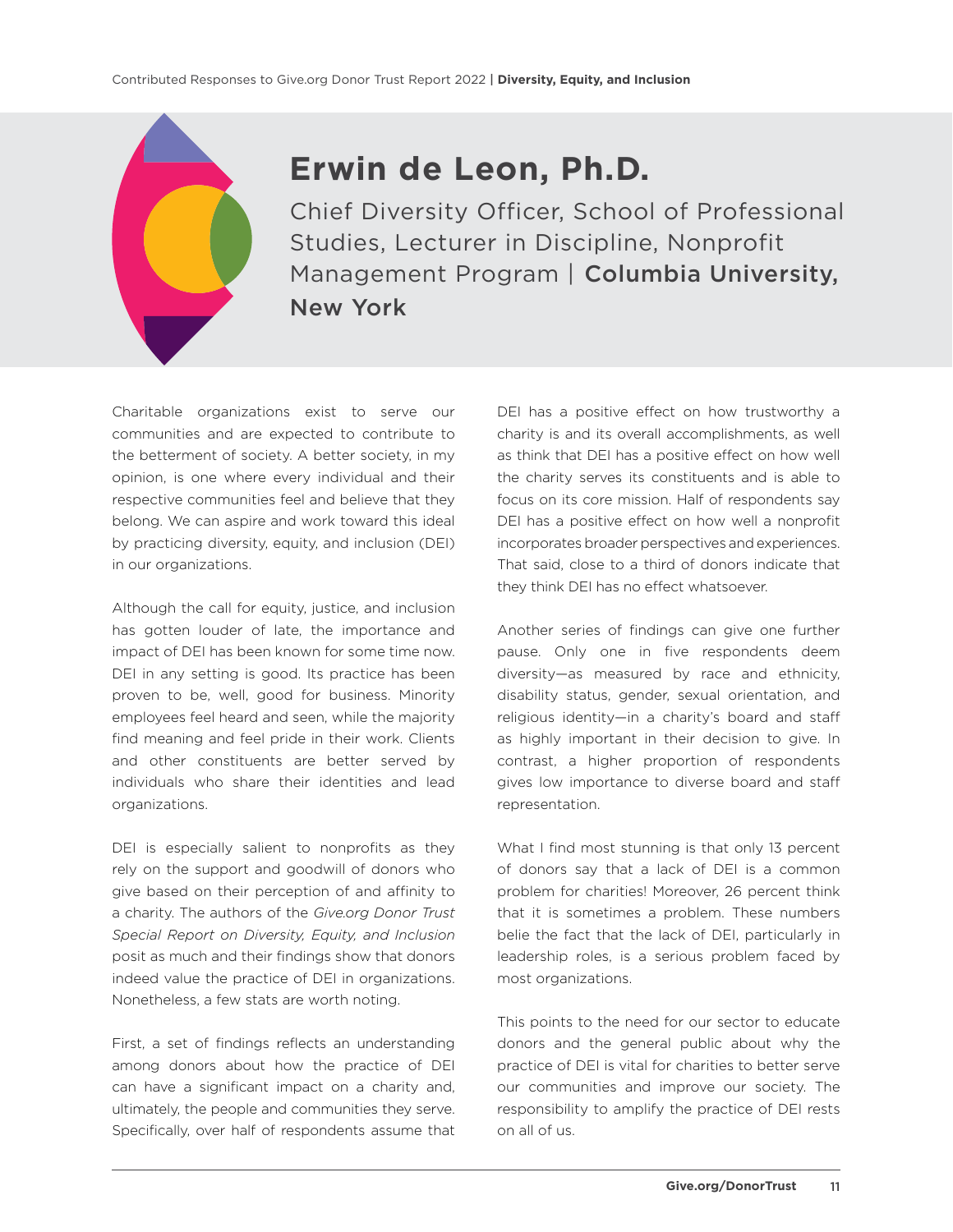As nonprofit practitioners, we need to acknowledge our own biases and be aware of how our identities and roles manifest and intersect at the office and in the field. We constantly have to educate ourselves about developments in DEI thought and practice. None of us can claim full knowledge and expertise in this evolving and, thankfully, growing space. We have to be humble, open, curious, and hopeful.

As organizations, we should commit to the hard labor and real cost of creating diverse, equitable, inclusive, and anti-racist communities. We must question our structures, policies, and procedures and, to borrow Equity in the Center's framing, move from being awake to woke to work-that is, to practice DEI well within our organizations and the communities we serve, and eventually make an impact beyond our immediate sphere.

As funders, we are called upon to support and fund DEI initiatives, which do come at a financial cost beyond direct programs and services. We need to be honest about the inherent inequity and injustice that has elevated us to such a position of privilege and power.

As individual donors, we must learn all we can, not just about the cause and organization we're supporting, but larger societal structures and systems that perpetuate inequality and injustice, including the lack of DEI in the very charities we endorse. We should understand how DEI ought to be practiced in a nonprofit. It appears that donors attribute responsibility to different individuals at a charity— 24 percent to board members, 23 percent to the CEO, 19 percent to all staff, and 13 percent to Human Resources—when everyone in an organization has a part to play. As donors, we must hold charities accountable. Yet less than 10 percent of donors expect a charity to disclose its DEI statement.